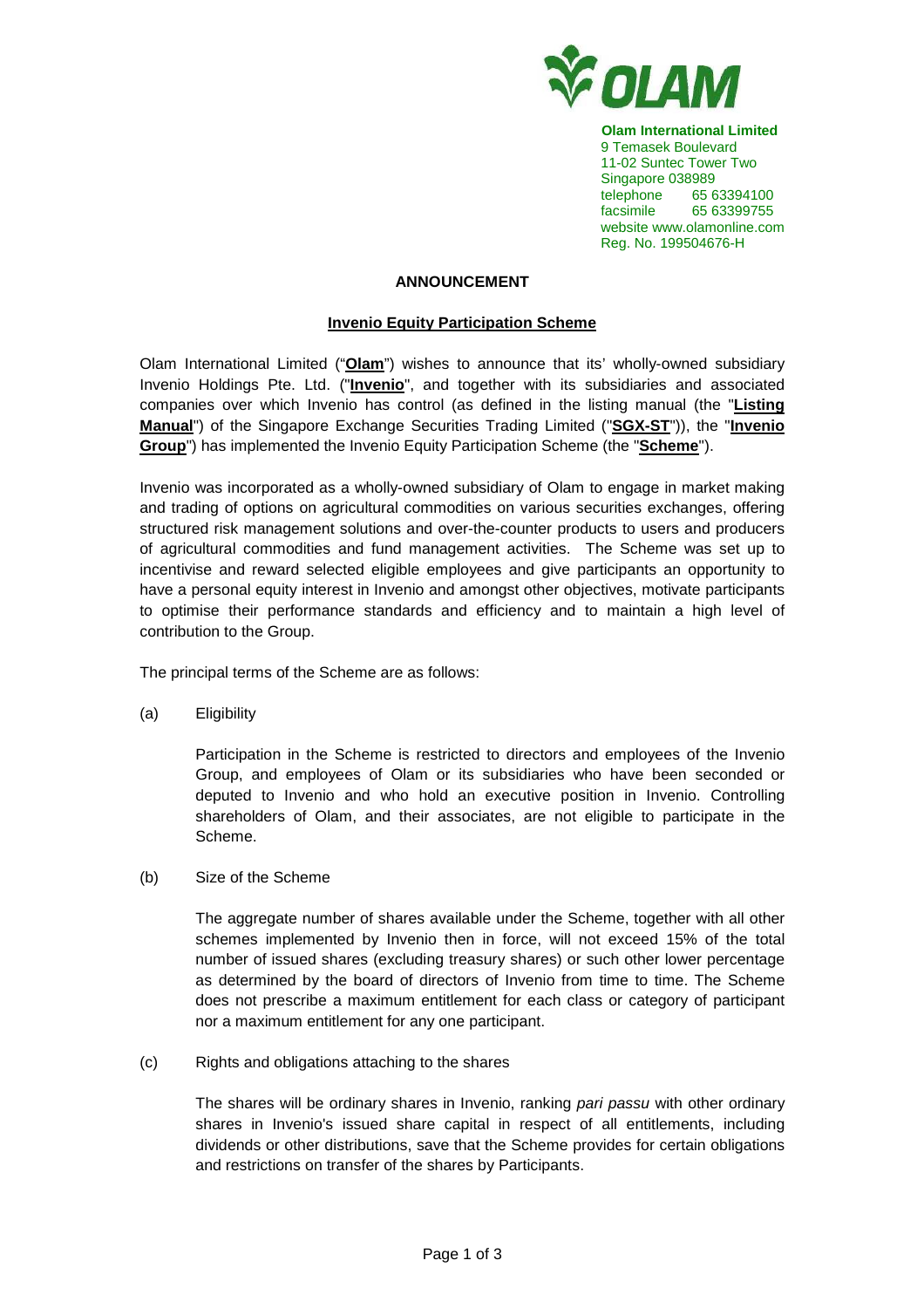

## (d) Grants of shares

Employees selected to participate will receive an initial allotment of Invenio shares for which they will pay a fixed multiple of then-prevailing book value at the relevant time, as specified in the Scheme. No financing will be given to employees for the acquisition of the Invenio shares. Subsequently, a portion of up to 50% of any cash or other incentive due to them as employees under any performance-based bonus or incentive scheme initiated by the Invenio Group for its employees will be paid to them in the form of Invenio shares allotted to them, valued at a fixed multiple of the thenprevailing book value at the relevant time, as specified in the Scheme.

## (e) Administration of the Scheme

The Scheme will be administered by a committee of directors of Invenio (the "**Committee**"). A director who sits on the Committee shall not participate in any deliberation or decision in respect of shares to be granted to him under the Scheme.

## (f) Adjustment events

If a variation in the issued ordinary share capital or reserves of Invenio (whether by way of a capitalisation of profits or reserves or rights issue, reduction, subdivision, consolidation, distribution or otherwise) shall take place, the Committee may, as it deems appropriate, and subject to any restrictions in the Listing Manual, determine whether the number of shares granted or to be granted under the Scheme to any participant shall be adjusted and, if so, the manner in which such adjustment shall be made, Provided that any adjustment shall be made in a way that a Participant will not receive a benefit that a holder of Shares does not receive, and Provided also that any adjustment (except in relation to a capitalisation issue) must be confirmed in writing by Invenio's auditors (acting only as experts and not as arbitrators) to be in their opinion, fair and reasonable.

#### (g) Variations to the Scheme

 Variations to the Scheme may be made by Invenio. Where any such variation is to the benefit of participants, the approval of Invenio's shareholders by ordinary resolution in general meeting will be required. Where such variation alters adversely the rights and obligations attaching to shares granted to participants prior to the variation, such variation shall require the consent in writing of such number of participants holding not less than three-quarters in number of all the shares held by the participants, except where it is necessary for compliance with any applicable laws and regulations including without limitation the Companies Act (Chapter 50 of Singapore) and the Listing Manual.

By Order of the Board

Sunny George Verghese Group Managing Director & CEO

14 January 2011